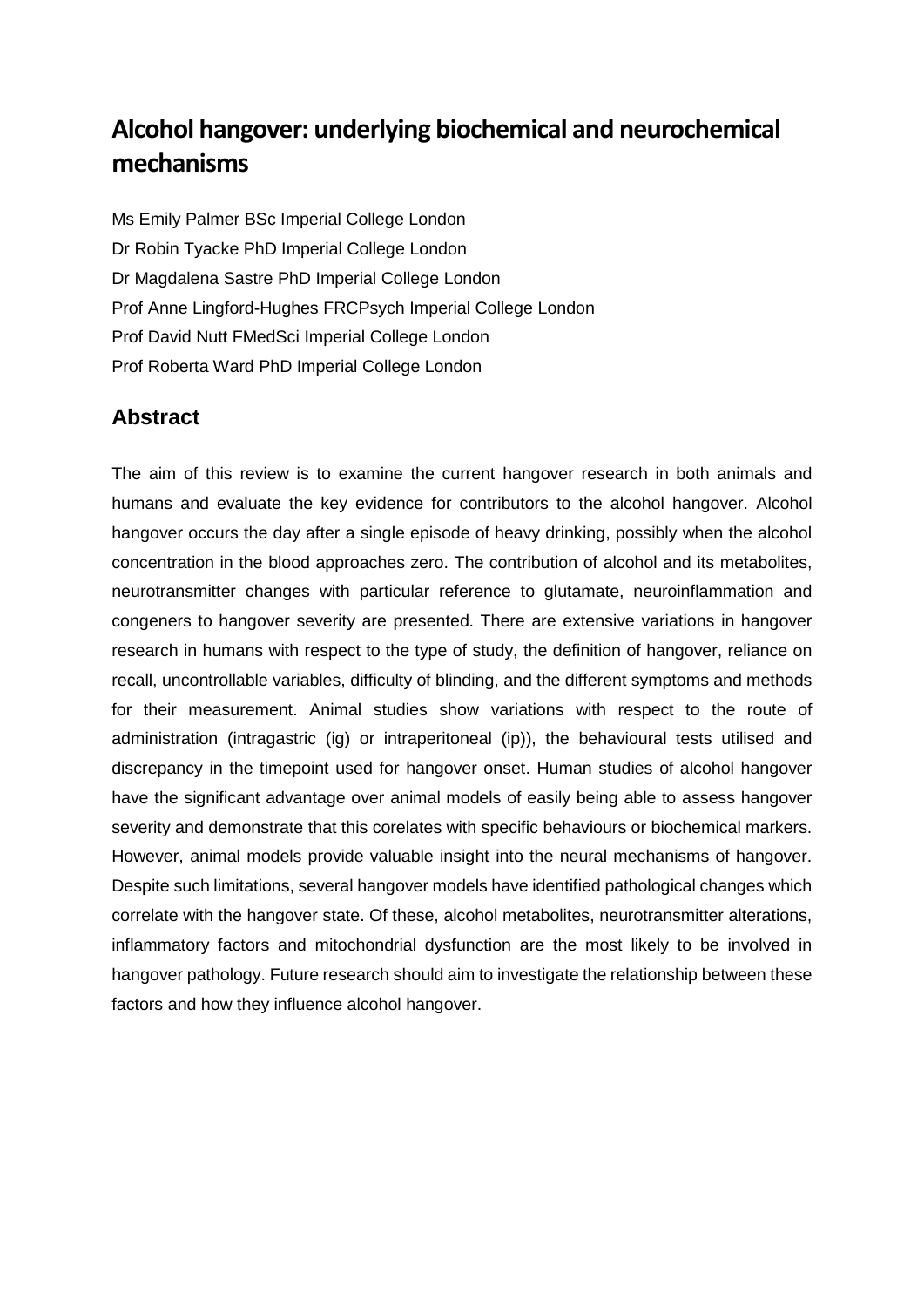## **Introduction**

Alcohol hangover is defined as the experience of various unpleasant physiological and psychological effects that follow the consumption of high quantities of alcohol. The symptoms occur several hours after hangover consumption, approximately 10h, (typically after a maximum blood alcohol content, BAC, is >0.8) (Verster et al., 2014), which varies according to sex, weight and genetic factors. Hangovers can last for several hours or even more than 24 hours. Over 47 symptoms of hangover were identified (Penning et al., 2012), the most common symptoms being tiredness, headache, nausea and impaired attention (van Schrojenstein Lantman et al., 2017). Several of these symptoms also occur during chronic alcohol withdrawal, being more severe and of longer duration, in addition to other symptoms such as severe anxiety and tension, negative emotional state, sweating and seizures. Hangover also causes several neurocognitive impairments related to executive function (impairment of attention, memory and psychomotor skills) as well as everyday tasks such as driving. These cognitive impairments can reduce overall performance resulting in increased accidents, workplace absenteeism and reduced productivity. Reduced productivity has a huge overall impact on society; in 2010 the US Centre of Disease Control and Prevention estimated that alcohol hangovers cost approximately \$179 billion (Sacks et al., 2015).

Despite having such a large health and economic impact, there has been limited research into the biochemical and neurochemical changes that occur during this process. The symptoms of hangover begin several hours after the drinking session concludes, possibly when BAC falls to a very low level (Kim et al., 2003). or even approaches zero (van Schrojenstein Lantman et al., 2016). However, a range of biochemical and neurochemical parameters are likely to have altered prior to the occurrence of hangover symptoms, the intensity of such alterations could reflect the severity of the hangover

Common factors that have been identified as contributing to hangover severity, but not being the sole mechanism of action, are outlined in **Table 1A**. Symptoms of dehydration and sleep disturbances are commonly reported in subjects experiencing hangover, when changes in various hormones e.g. vasopressin and cortisol, as well as electrolytes and glucose content may be involved. Meanwhile genetic factors, e.g. individual difference in the propensity to experience hangover and of being resistant to hangover, are also important. Between 5% (Kruisselbrink et al., 2017) and 23% (Howland et al., 2008) of the population are reported to be hangover resistant and may therefore be worthy of further investigation to identify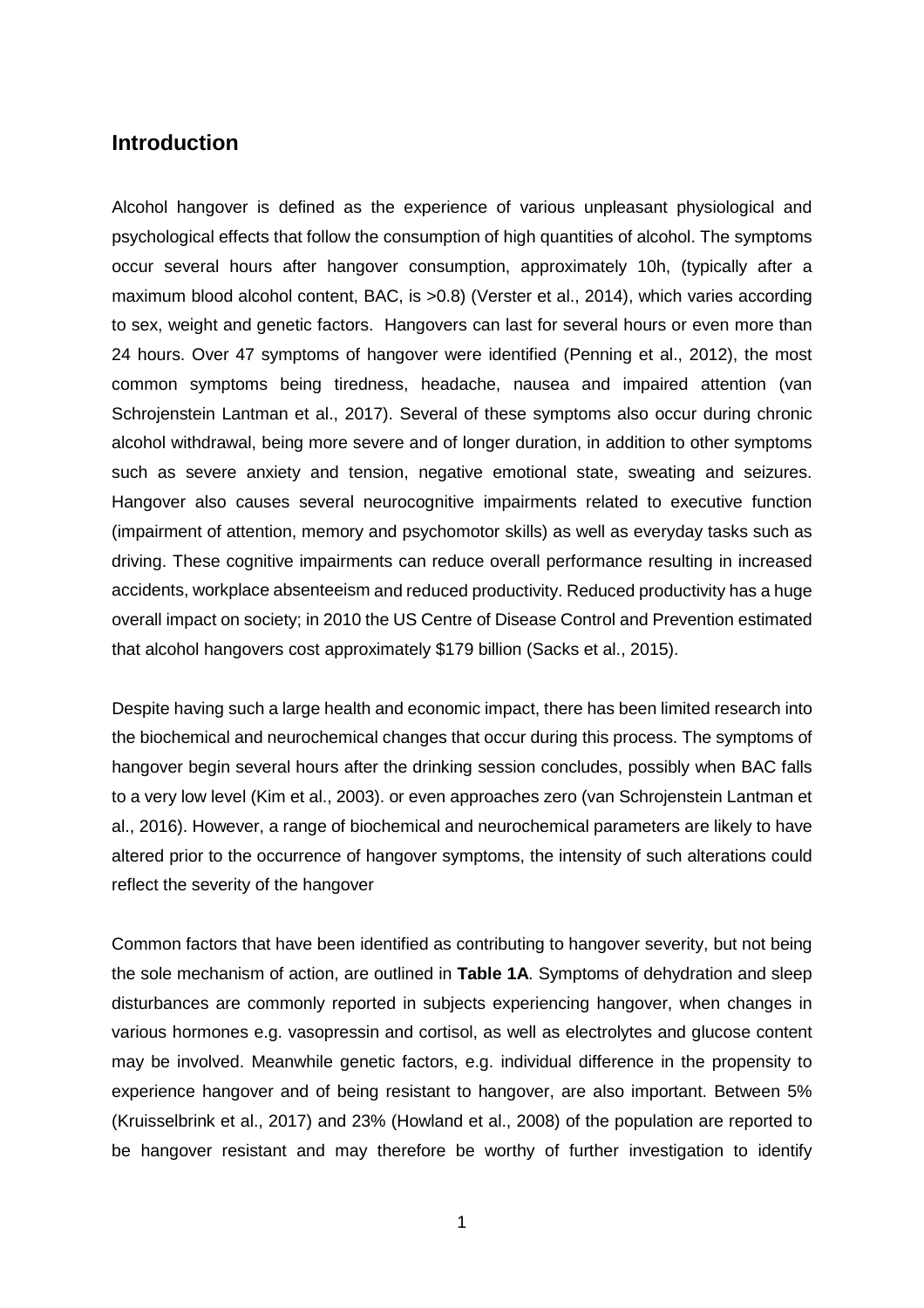biochemical and neurochemical differences between this population and those with a propensity to hangover (hangover sensitive) after alcohol ingestion.

Additives within alcoholic beverages, specifically congeners, are also known to contribute to hangover severity **Table 1B.** Congeners are substances that are produced during distillation and fermentation, and may contribute to the symptoms of hangover induced by ethanol. High concentrations of congeners are present in red wine and distilled spirit, e.g. brandy, and lowest in clear spirits such as vodka. A high content of congeners possibly results in a more severe hangover although the effect of ethanol itself will have a considerably stronger influence on hangover severity than congener content (Rohsenow and Howland, 2010). The list of congeners includes amines, amides, acetones, acetaldehyde, polyphenol, methanol, histamines, fusel oil, esters and tannins although the contribution of each compound to alcohol hangover is unknown. Methanol, a product of sugar fermentation is considered to be a major contributor to the symptoms of hangover. Alcohol dehydrogenase, ADH, will metabolise methanol at a slower rate than ethanol to form formaldehyde and formic acid both of which are highly toxic and may contribute to hangover. Young-Sup et al., (2005) assayed blood methanol in humans, 13h after ingestion of 1.5g/kg ethanol, and identified a positive correlation between methanol concentration and a subjective hangover scale. A highly significant correlation was also found between the presence of headache, nausea and vertigo and urinary methanol concentration in subjects 6-11h after ingestion of 50-80g ethanol (Bendtsen et al., 1998). Further studies on the role played by methanol on hangover severity are clearly warranted.

## **Biochemical and neurochemical factors involved in hangover**

#### **a) Ethanol and its Metabolites**

It is unclear whether differences in ethanol elimination rates contribute to hangover. No correlation between breath alcohol content and hangover severity was identified in hangover sensitive or hangover insensitive individuals (Mackus et al., 2018). Interestingly urinary ethanol levels were significantly elevated in hangover sensitive subjects compared to hangover insensitive on the day after ethanol consumption, which correlated with a variety of hangover symptoms, including, nausea, concentration problems, sleepiness, weakness, apathy, sweating, stomach pain, thirst, heart racing, and anxiety as well as sleep problems in hangover sensitive individuals (Van de Loo et al., 2017). It therefore remains to be investigated whether changes in ethanol elimination rates may be responsible for reducing hangover severity.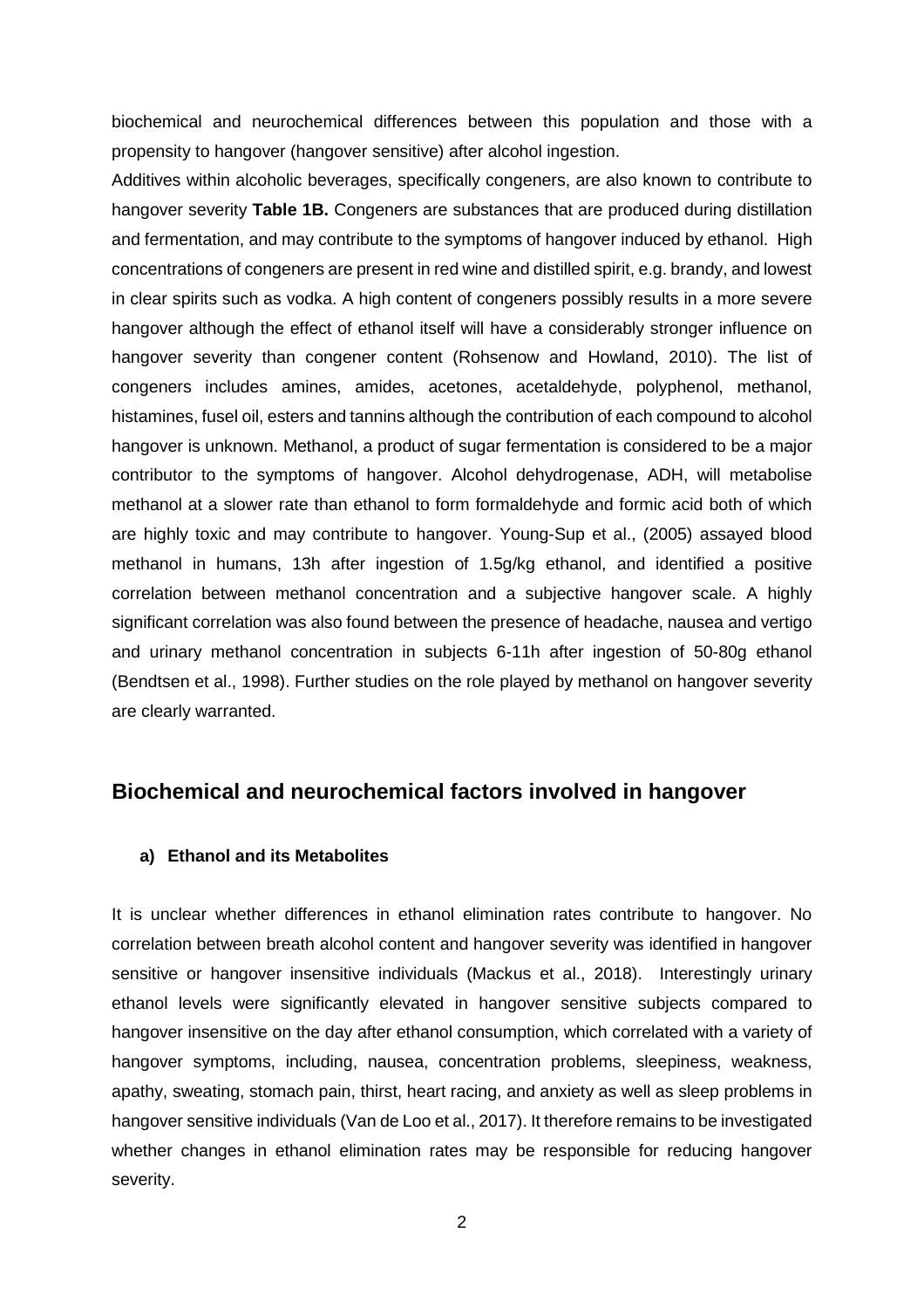Alcohol is initially metabolised by ADH to acetaldehyde which is rapidly metabolised to acetate by aldehyde dehydrogenase (ALDH). Acetate is a precursor of acetyl CoA which can be converted to carbon dioxide and water in the Krebs cycle. Although acetaldehyde is highly toxic, its rapid oxidation by mitochondrial ALDH may preclude any toxicity, although its rate of elimination in the brains unknown. Approximately 36% of East Asian subjects experience an alcohol-induced flush reaction after ingestion of a small amount of alcohol. It presents as flushing on the face, neck and shoulders, as well as nausea, tachycardia and headaches (symptoms often experienced in hangovers) which is caused by high levels of acetaldehye due to a deficient gene variant of the mitochondrial ALDH. However, other populations, namely Native Americans, Australian, Irish and British also exhibit alcohol induced adverse effects (tachycardia, flushing and headache) after a small amount of alcohol, although this is not caused by an increase in circulating levels of acetaldehyde (Ward et al., 1994), but maybe caused by changes in the metabolism of vasoactive amines including histamine and catecholamines (Ward et al., 1994)

Ylikahri et al., (1974) reported that there was no correlation between blood acetaldehyde levels and hangover severity, thereby indicating that acetaldehyde played only a minor role in the adverse symptoms experienced during hangover. Another study showed that serum and urine acetaldehyde levels were relatively low and changed minimally following acute ethanol intake (Tsukamoto et al., 1989). Interestingly, in this study serum acetate levels were significantly elevated for at least six hours after ethanol ingestion which could indicate an increased acetate metabolism in the brain. Serum levels of acetate are reported to be in the mM range in contrast to acetaldehyde levels which are in the uM range. Since glucose metabolism may be altered after ethanol ingestion it has been suggested that acetate could be used as an alternative brain energy source. In dialysis patients it has been shown that increased blood acetate levels were associated with the presence of headache (Diamond and Henrich, 1987). In contrast, animal studies have suggested a role for acetaldehyde in hangover. Social interaction normalised after co-administration of 4g/kg ethanol with rosiglitazone (a peroxisome proliferator-activated receptor (PPAR)-g agonist) which increased ALDH2 activity (Jung et al., 2006), although acetaldehyde levels were not assayed. Inhibiting ALDH2 activity worsened hangover intensity in a chronic headache model in rats (Maxwell et al., 2010). Ethanol-induced effects on the central nervous system may be caused by acetate increasing adenosine content in many tissues, including the brain, (Campisi et al., 1997) and inducing reduced motor coordination and locomotor activity (Carmichael et al., 1991) and analgesic effects. These effects were reversed by administration of an adenosine receptor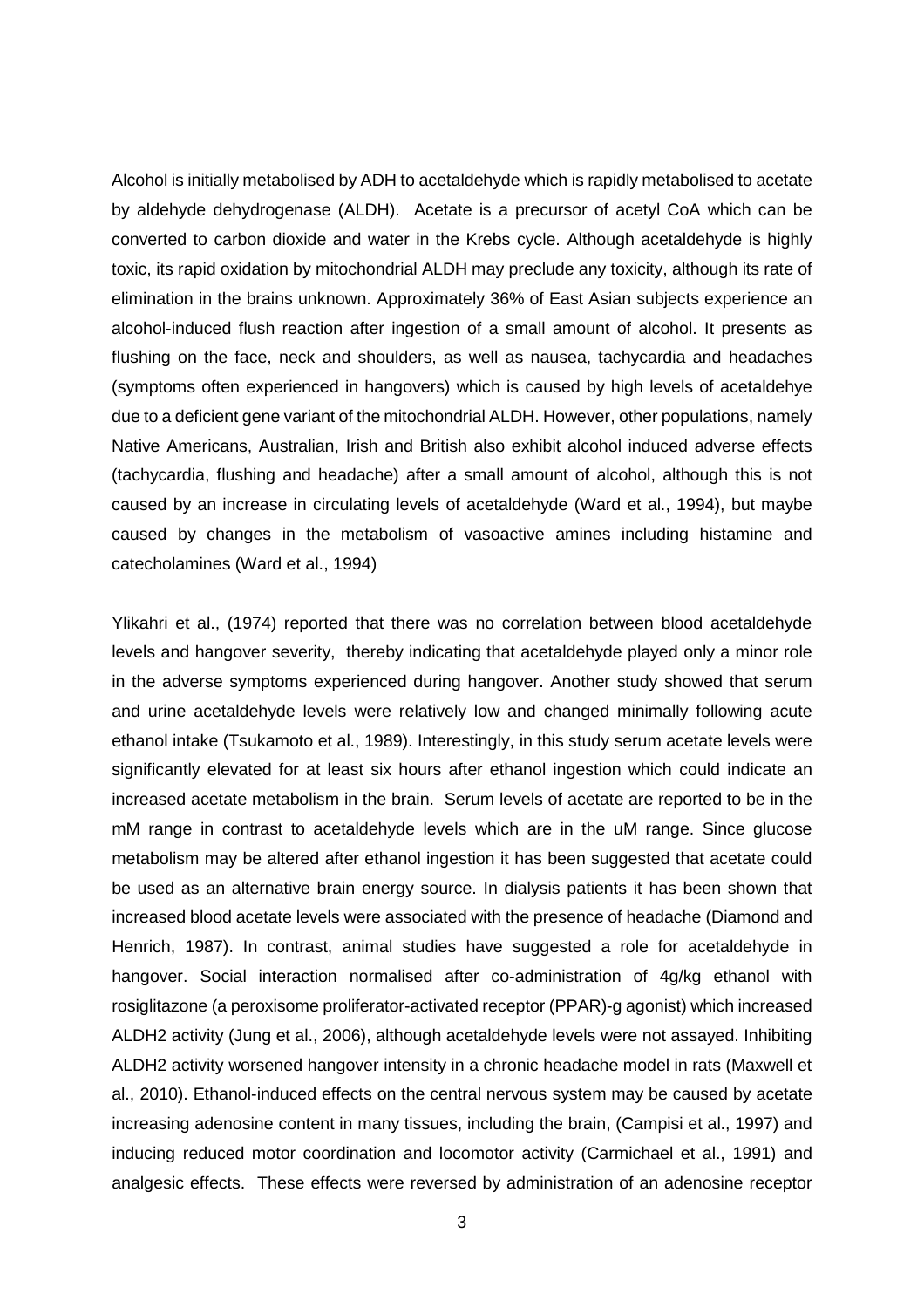blocker, suggesting that adenosine metabolically produced from ethanol may contribute to its central effects. Additional research using positron emission tomography-computed tomography, PET-CT, has recently shown colonic acetate can cross the blood brain barrier and be taken up by the brain (Frost et al., 2014). It has also been demonstrated to play a role in appetite suppression, a symptom which can occur during hangover (Penning et al., 2012). Further research is required to highlight how these metabolites contribute to alcohol hangover.

#### **b) Neurotransmitters and receptors**

Acute ethanol consumption affects a variety of neurotransmitter systems which include: GABA, glutamate, dopamine, serotonin and endocannabinoid systems. The stimulating effects occurring in the initial alcohol intoxication relate to changes in dopamine and brain derived neurotrophic factor, BDNF, (Bosse et al., 2012), the latter promoting activation of the TrkB receptor and the downstream signalling pathways. The balance between inhibitory GABAergic and excitatory glutamatergic neurotransmission will also be altered, with reduced levels of GABA and GABA receptor insensitivity (Crews et al., 2005) and increased glutamate levels and glutamate receptor suppression. Meta-analysis data from published datasets of various regions of the rat brain, where the effect of acute ethanol administration on glutamate and GABA levels was determined, showed that extracellular levels of glutamate were decreased in the nucleus accumbens, while extracellular levels of GABA and glutamate were elevated in other regions (Fliegel et al., 2013). This was shown to correlate with intensity of withdrawal symptoms. The toxicity of such increased glutamate release plays an important role during the initial stages of alcohol withdrawal after chronic alcoholisation, in the striatum (Rossetti and Carboni, 1995; and the nucleus accumbens (Dahchour etal., 1996) as well as in "binge drinking' (Ward et al., 2009). Future research should investigate the role of these neurotransmitter changes during hangover.

#### **c) Inflammation**

Ethanol can profoundly impact inflammatory- related processes, both peripherally as well as in the brain in the absence and presence of an immune challenge. Furthermore, there is a complex relationship between ethanol exposure and the immune response, ethanol dampening cytokine expression in response to an antigen (e.g.Bhatty et al., 2011) yet exacerbating the cytokine response to bacterial challenge in other circumstances, (Qin et al., 2008). Toll like receptors (TLR) are activated by ethanol in both the periphery, e.g. monocytes, and the brain, e.g. microglia, (Alfonso-Loeches et al. 2010), (leading to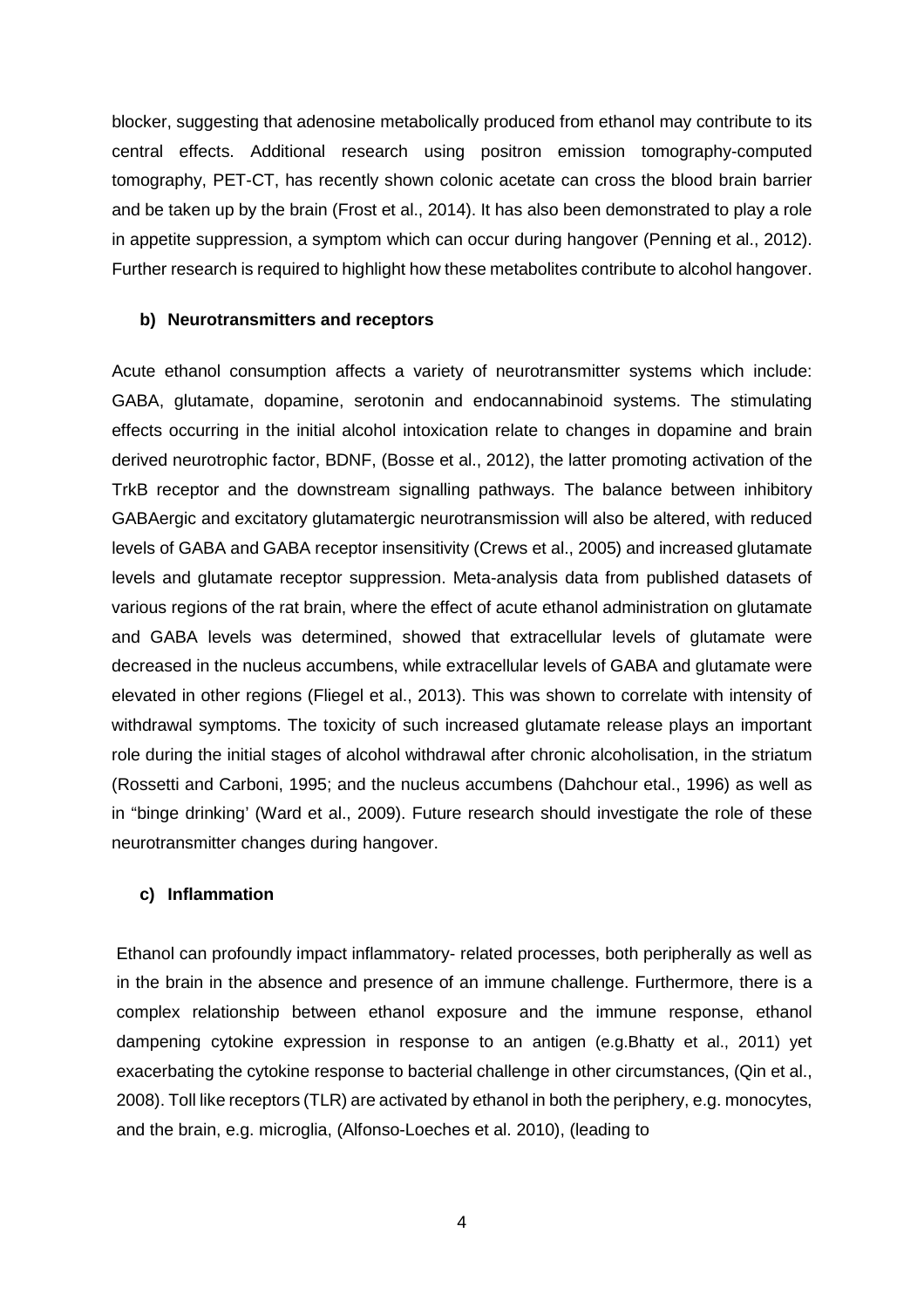NFkappaB activation). In addition ethanol-induced dysbiosis in the gut (Moos et al., 2016), will induce the release of endotoxins from the 'leaky gut' to induce inflammation and oxidative stress in both glial and neuronal cells and the release of both anti-inflammatory and proinflammatory cytokines in the absence of an immunological challenge.

When ethanol is administered either chronically or voluntarily to rats, selective neuronal damage is induced as a result of increased oxidative-nitrosative stress and activation of the inflammatory response, elevating cytokine expression in the hippocampus and cortex ((Tiwari et al., 2009). However Marshall et al., (2013) reported that there was only partial microglia activation in a chronic ethanol model, suggesting that this was a consequence of alcohol induced damage rather than the source. An inflammatory response may lead to a variety of symptoms, e.g. nausea, vomiting, headache, confusion, tremor, as well as clinical depression (Harrison et al., 2009), (inducing mood changes and cognitive impairment), and learning and memory deficits (Dantzer, 2004), many of which are evident during hangover, although to a lesser degree than chronic alcoholism and withdrawal. Alteration in specific cytokine levels observed during hangover may contribute to such adverse effects (Dantzer, 2004). For example, in one study ethanol, 4g/kg, ip, was administered to adult Sprague-Dawley rats, and IL-1 and TNF $\alpha$ increased in the hypothalamus, IL-6 and TNF $\alpha$  were elevated in the hippocampus after 3h but there were no significant alterations of any of these cytokines in the cerebellum. Increases in each of these cytokines was detected in the liver and spleen (Doremus-Fitzwater et al., 2014) Following 4g/kg ethanol i.p., IL6 levels were elevated in the hippocampus, paraventricular nucleus (PVN) and amygdala after 3h (Doremus-Fitzwater et al., 2015). Administration of 6g/kg ethanol to C57BL/6J mice, induced an increase in IL4 as BAC approached 0 (Walter and Crews, 2017) although such studies were of brain homogenates such than subtle changes of cytokines in specific brain regions would have been lost. In an animal model of social anxiety, central injection of several cytokines (e.g., IL-1, TNFα) augmented ethanol withdrawal-associated anxiety, possibly through corticotrophin releasing factor-related mechanisms (Knapp et al., 2011). Varying results are reported for changes in cytokines during hangover which may relate to the sampling timing, concentration of ethanol administered, route of administration and the different tissues used. Changes in cytokines should be evaluated prior to, during and after hangover to understand the role of each cytokine in hangover.

Increased levels of cytokine are evident in the blood, mononuclear cells and saliva during hangover. IL8 levels were significantly increased in healthy non-alcoholic volunteers 36h after an acute alcohol challenge (60g) (Gonzalez-Quintela et al., 2000) while elevated IL-1Ra and decreased MCP-1 were identified in 20 healthy males during intoxication following a peak BAC of 0.12%. However, in another study of healthy subjects, where vodka, 4.28ml/kg was

5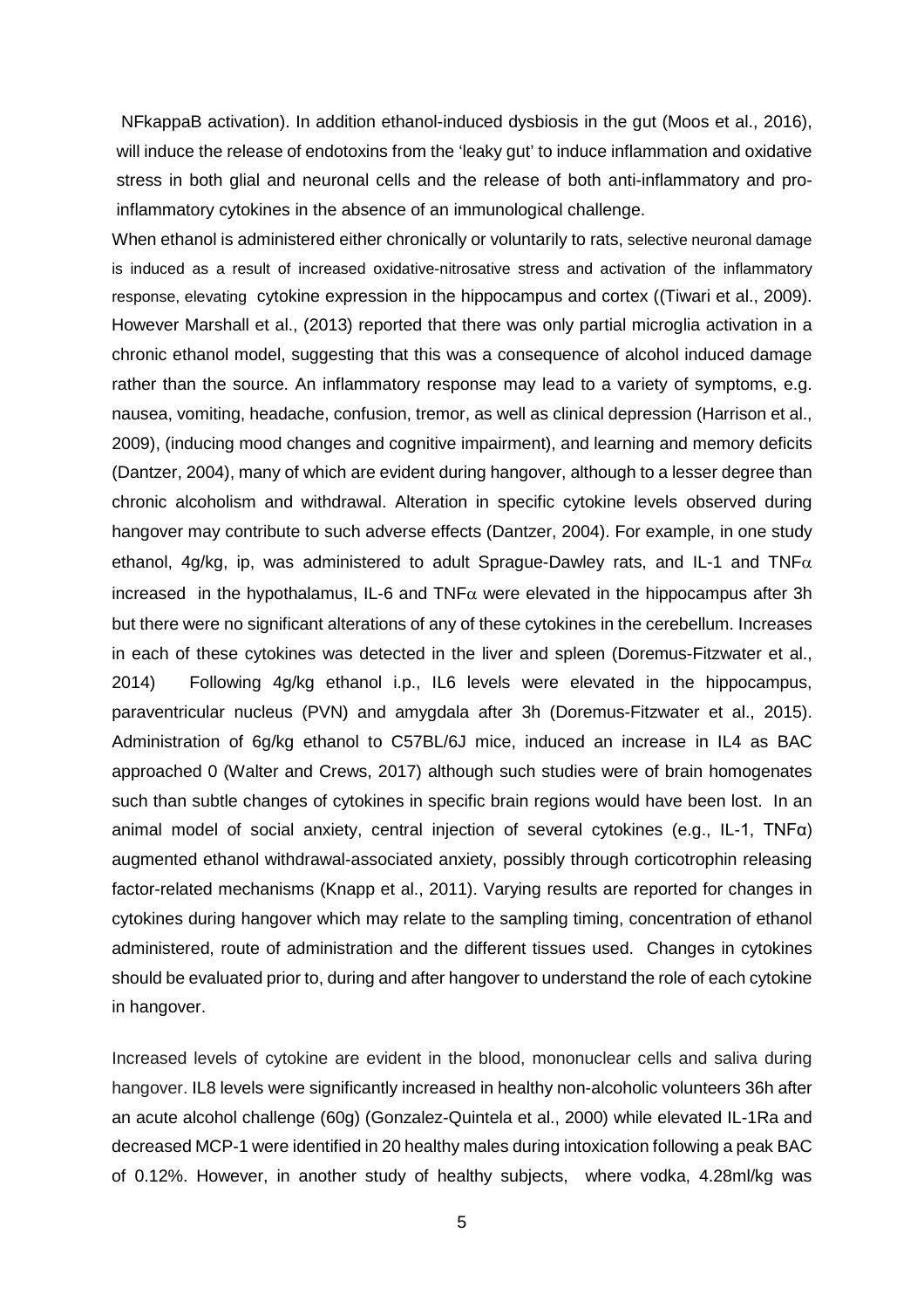administered, MCP-1 was increased after 24h (Neupane et al., 2016). Mononuclear cells isolated from the blood of healthy subjects after Ingestion of 1.5g/kg ethanol, showed induced significant elevations of IL-10, IL-12, and IFN-gamma after stimulation with phytohemagglutinin during the hangover state, (after 13h hours), but no significant changes were evident for Il-1b, IL-4, IL-6 and TNFα by comparison to the pre-ethanol value (Kim et al., 2003). Furthermore, IFNγ and IL-12 concentrations were positively correlated with total hangover scale values. Saliva and urine collected from 36 healthy participants after a night of heavy drinking approximately 11.6 alcoholic drinks (undefined in grams), showed an increase in saliva content of IL2, IL4, IL5, IL6, IL10, IFN $\gamma$ , and TNF $\alpha$  nine hours after ethanol consumption while increases in urinary levels of IL4 and IL6, IL8 were assayed (Raasveld et al., 2015). Interestingly urinary cytokine levels were less pronounced than saliva. BACs were not assayed, and it was assumed that hangover occurred at 9 hours. Dividing the subjects according to whether they were alcohol sensitive or alcohol insensitive did not identify any differences in the altered cytokine levels during the hangover period. Assessment of immune status by Immune Function Questionnaire (IFQ) which catalogues the occurrence of sore throat, headache, flu, runny nose, coughing, cold sores, mild fever, warts, pneumonia, bronchitis, sinusitis during the past year (van de Loo et al., 2018) identified that drinkers with hangovers had significantly higher self-reported overall immune function scores when compared to hangover-resistant drinkers (mean  $\pm$  SD = 10.5  $\pm$  3.6 versus 13.1  $\pm$  4.9,  $p =$ 0.0001), indicating a poorer immune status. The interpretation as to whether cytokines are altered in these subjects is unclear as it is unknown whether a good immune response is associated with higher or lower circulating cytokine levels.

Glial cells play an important role in alcohol induced neuroinflammation and may contribute to the alcohol hangover. Microglia are the primary mediators of the innate immune system within the brain (Lenz and Nelson, 2018). Increases in microglia numbers, as assayed by the presence of the microglia markers IbA and CD68 were quantitated 18h after ethanol administration when BAC approached 0. Depletion of microglia in male C57BL/6J mice using colony stimulating factor 1 receptor (CSF1R) inhibitor PLX5622 (Walter and Crews, 2017) resulted in a blunted response in pro-inflammatory cytokines (TNF $\alpha$  and Ccl2) after 6g/kg ethanol. However, depleting microglia did not reduce gene expression of all neuroinflammatory factors or change the behavioural response (motor impairment measured using a rotarod). The role of the microglia in ethanol induced cytokine changes was also investigated using minocycline (a microglia inhibitor) in Adult Sprague-Dawley rats (350-450g) given 4g/kg ethanol intraperitoneally (Doremus-Fitzwater et al., 2014). The results showed that the application of minocycline failed to reverse ethanol related changes in cytokine expression. These findings highlight that the microglia may not express cytokines in response

6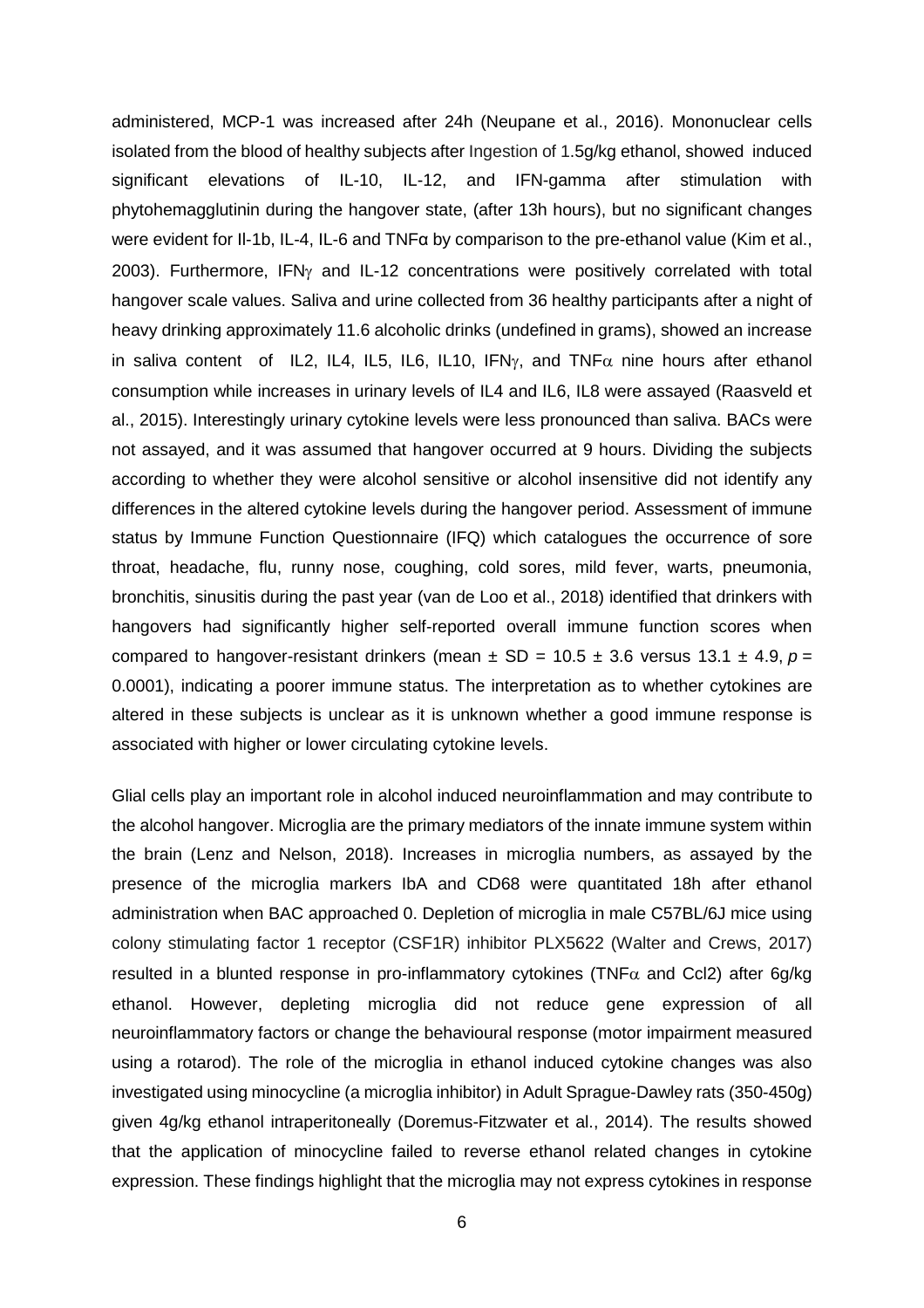to an acute ethanol challenge and further investigation is required to identify the mechanism of this neural inflammation.

Indirect evidence for inflammation contributing to alcohol hangover was indicated by the fact that various anti-inflammatory agents, such as ibuprofen and other nonsteroidal antiinflammatory drugs (NSAIDs) may help alleviate headache and other adverse symptoms. Tolfenamic acid, a NSAID, at a dose of 400mg, could reduce the severity of hangover symptoms (nausea, vomiting, thirst, dry mouth, tremor, and irritation) and hangover score when administered prior to and after ethanol consumption (Jayawardena et al., 2017) Plasma levels of prostaglandin  $E_2$  and thromboxane B were also reduced.

#### **d) Mitochondrial dysfunction**

Ethanol-induced damage to mitochondrial DNA, particularly in the liver has been extensively studied. Since brain cells are reliant on mitochondria, as they operate at the limits of energy availability, even slight damage to mitochondrial may result in elevated free radical production to induce toxicity in a number of brain region e.g. cerebellum, prefrontal cortex and hippocampus. In various studies the onset of hangover was found to correlate with: mitochondrial dysfunction as exemplified by alterations in ROS and RNS in the cortex of mouse models (Bustamante et al., 2012) which also correlated with reduced motor performance. Mitochondrial dysfunction was also present in other brain regions (cerebellum) as a result of alcohol hangover (Karadayian et al., 2015). Administration of a free radical scavenger to male mice, e.g. melatonin, protected against mitochondrial dysregulation and the motor impairments that result from alcohol hangover (Karadayian et al., 2014). Studies of free radical production and antioxidant status in isolated mitochondria and synaptosomes from male Swiss mice concluded that the synaptic terminals were mainly affected, suggesting bioenergetic dysregulation may contribute to the pathology of alcohol hangover. (Karadayian et al., 2017). Such results indicate redox imbalance may contribute to the motor related symptoms of alcohol hangover in mice. Neuronal mitochondria play an important role in neuronal development and synaptic plasticity, such that their dysfunction can produce apoptosis and ROS both of which have been linked to cognitive impairment (Da Silva et al., 2018).

#### **e) MRI Spectroscopy**

One area of research that has not yet been applied to hangover is neuro-imaging. Techniques such as functional magnetic resonance imaging (fMRI), magnetic resonance spectroscopy (MRS), electroencephalogram (EEG), magnetoencephalography (MEG) and positron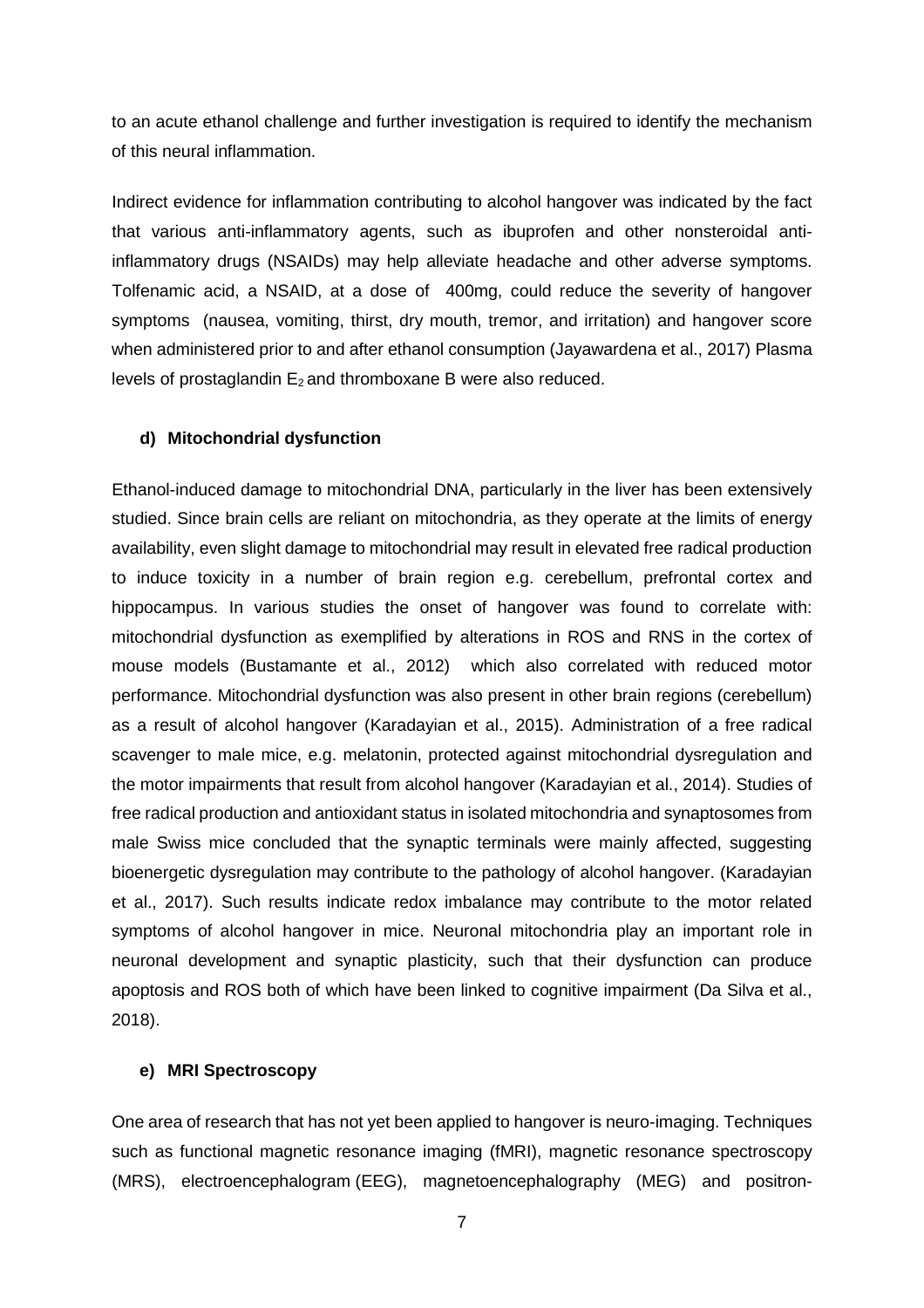emission tomography (PET) offer unparalleled ability to explore regional changes in brain function and metabolism. This has revolutionised the study of many normal and abnormal brain functions and have recently been used to study the effects of alcohol. For example, fMRI has recently showed that when a steady state concentration of blood alcohol of 0.08% was achieved, there was increased brain blood flow in thalamus but no other brain regions (Quelch et al., 2017). This is an area of great potential and we plan to exploit this technique in our further studies.

## **Conclusions**

The hangover state is a multifactorial event involving a variety of biochemical, neurochemical events as well as genetic factors which lead to the appearance of hangover symptoms. However, one of the major drawbacks has been establishing the exact time that hangover commences. A variety of animal and human studies have been conducted with a wide variety of ethanol doses administered by a variety of different routes. Further limitations in this field include: the changing definition of hangover, reliance on recall, uncontrolled variables, difficulty blinding and the extent of symptoms encountered and their measurements. Human alcohol hangover studies have the significant advantage over animal models of easily being able to assess hangover severity and demonstrate that this corelates with specific behaviours or biochemical markers. However, animal models provide valuable insight into the neuronal mechanisms of hangover. Despite multiple limitations, several hangover models have identified pathological changes which correlate with the hangover state. Of these inflammatory factors, alterations in neurotransmitters and receptors, mitochondrial dysfunction and alcohol metabolites are the most likely to be involved in hangover pathology. Upcoming investigations should focus on the contribution of different factors to specific hangover symptoms or the hangover state in general. It is likely that multiple factors contribute to the production of the alcohol hangover, but individual factors may be attributable to a few of the symptoms. It is therefore important that ongoing research continues to assess alcohol hangover as an individual concept but also as a collection of symptoms. Future research should aim to investigate the relationship between these factors and how they influence alcohol hangover as well as considering confounding factors that may contribute to the severity of alcohol hangover, e.g. quantity of alcohol consumed, sleep, food intake, genetics, blood glucose levels, dehydration and congeners.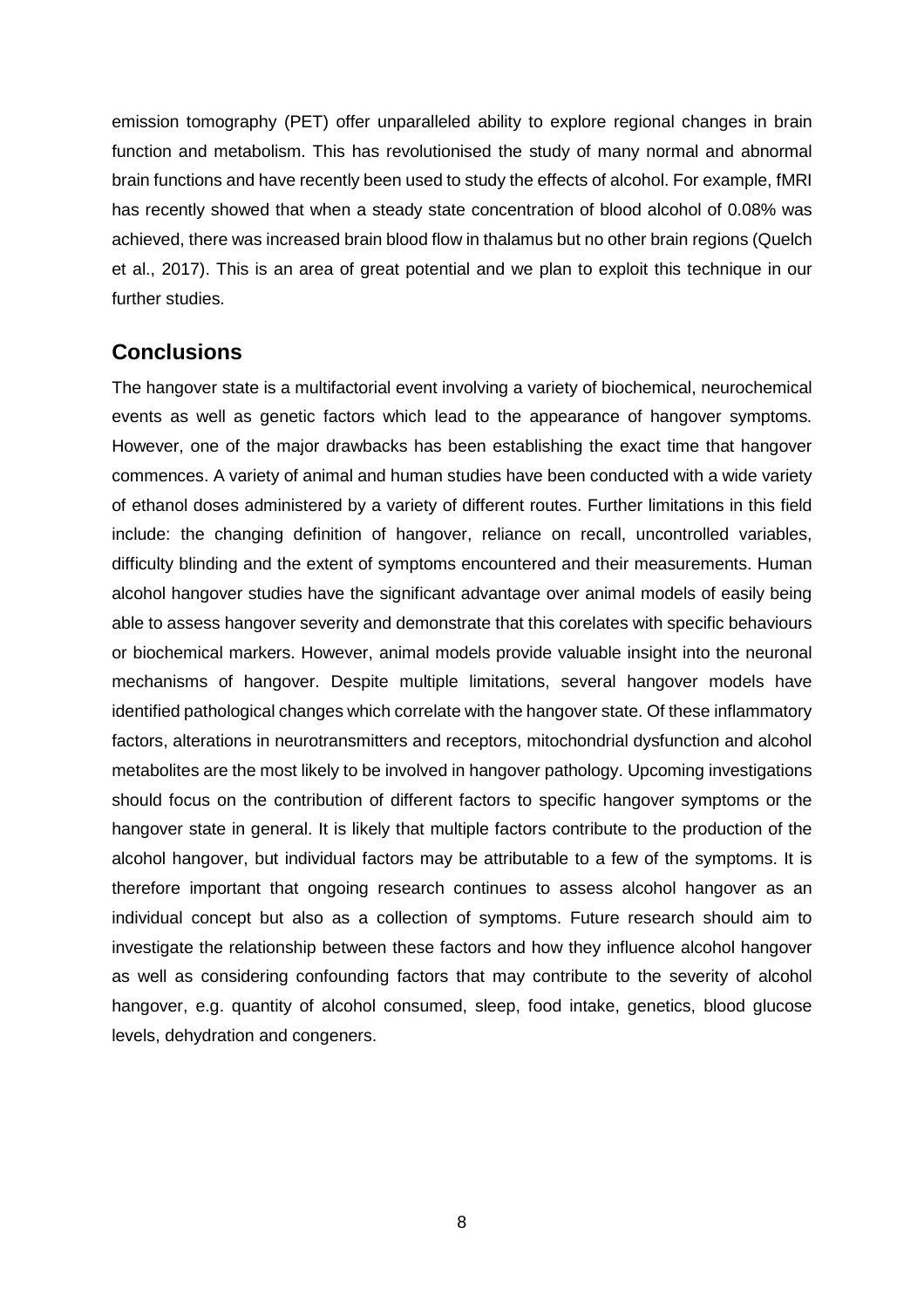## **References**

- Alfonso-Loeches S, Pascual-Lucas M, Blanco AM, et al. (2010) Pivotal Role of TLR4 Receptors in Alcohol-Induced Neuroinflammation and Brain Damage. *J Neurosci* **30**: 8285-95.
- Bendtsen P, Jones AW, Helander A (1998) Urinary excretion of methanol and 5 hydroxytryptophol as biochemical markers of recent drinking in the hangover state. *Alcohol Alcohol* **33**: 431-8.
- Bhatty M, Jan BL, Tan W, *et al.* (2011) Role of acute ethanol exposure and TLR4 in early events of sepsis in a mouse model. *Alcohol* **45**: 795-803.
- Bosse KE, Maina FK, Birbeck JA, *et al.* (2012) Aberrant striatal dopamine transmitter dynamics in brain-derived neurotrophic factor-deficient mice. *J Neurochem* **120**: 385- 95.
- Bustamante J, Karadayian AG, Lores-Arnaiz, S, *et al.* (2012) Alterations of motor performance and brain cortex mitochondrial function during ethanol hangover. *Alcohol* **46**: 473-9.
- Campisi P, Carmichael FJ, Crawford,M, *et al.* (1997) Role of adenosine in the ethanolinduced potentiation of the effects of general anesthetics in rats. *Eur J Pharm* **325**: 165-72.
- Carmichael FJ, Israel Y, Crawford M, *et al.* (1991) Central nervous system effects of acetate: contribution to the central effects of ethanol. *J Pharmacol Exp Ther* 259: 403-8.
- Crews FT, Buckley T, Dodd PR *et al.* (2005) Alcoholic Neurobiology: Changes In Dependence and Recovery. **29**: 1504-13.
- Da Silva, T, Wu, A, Laksono, I *et al.* (2018) Mitochondrial function in individuals at clinical high risk for psychosis. *Sci Rep* **8**: 6216.
- Dahchour A, Quertemont E, De Witte P. (1996) Taurine increases in the nucleus accumbens microdialysate after acute ethanol administration to naive and chronically alcoholised rats. *Brain Res* **735**: 9-19.
- Dantzer R. (2004) Cytokine-induced sickness behaviour: a neuroimmune response to activation of innate immunity. *Eur J Pharmacol* **500**: 399-411.
- Diamond SM, Henrich WL (1987) Acetate dialysate versus bicarbonate dialysate: A continuing ontroversy. *Am J Kidney Dis* **9**: 3-11.
- Doremus-Fitzwater TL, Buck HM, Bordner K, *et al.* (2014) Intoxication- and withdrawaldependent expression of central and peripheral cytokines following initial ethanol exposure. *Alcohol Clin Exp Res* **38**: 2186-98.
- Doremus-Fitzwater TL, Gano A, Paniccia JE, *et al*. (2015) Male adolescent rats display blunted cytokine responses in the CNS after acute ethanol or lipopolysaccharide exposure. *Physiol Behav* **148**: 131-44.
- Fliegel S, Brand I, Spanagel R, *et al.* (2013) Ethanol-induced alterations of amino acids measured by in vivo microdialysis in rats: a meta-analysis. *Alcohol Clin Exp Res* **1**: 7.
- Frost, G, Sleeth, ML, Sahuri-Arisoylu, M *et al.* (2014) The short-chain fatty acid acetate reduces appetite via a central homeostatic mechanism. *Nat Commun* **5**: 3611.
- Gonzalez-Quintela A, Dominguez-Santalla MJ, Perez LF,*et al.* (2000) Influence of acute alcohol intake and alcohol withdrawal on circulating levels of IL-6, IL-8, IL-10 and IL-12. *Cytokine* **12**: 1437-40.
- Harrison NA, Brydon L, Walker C, *et al.* (2009) Inflammation causes mood changes through alterations in subgenual cingulate activity and mesolimbic connectivity. *Biol Psychiatry* **66**: 407-14.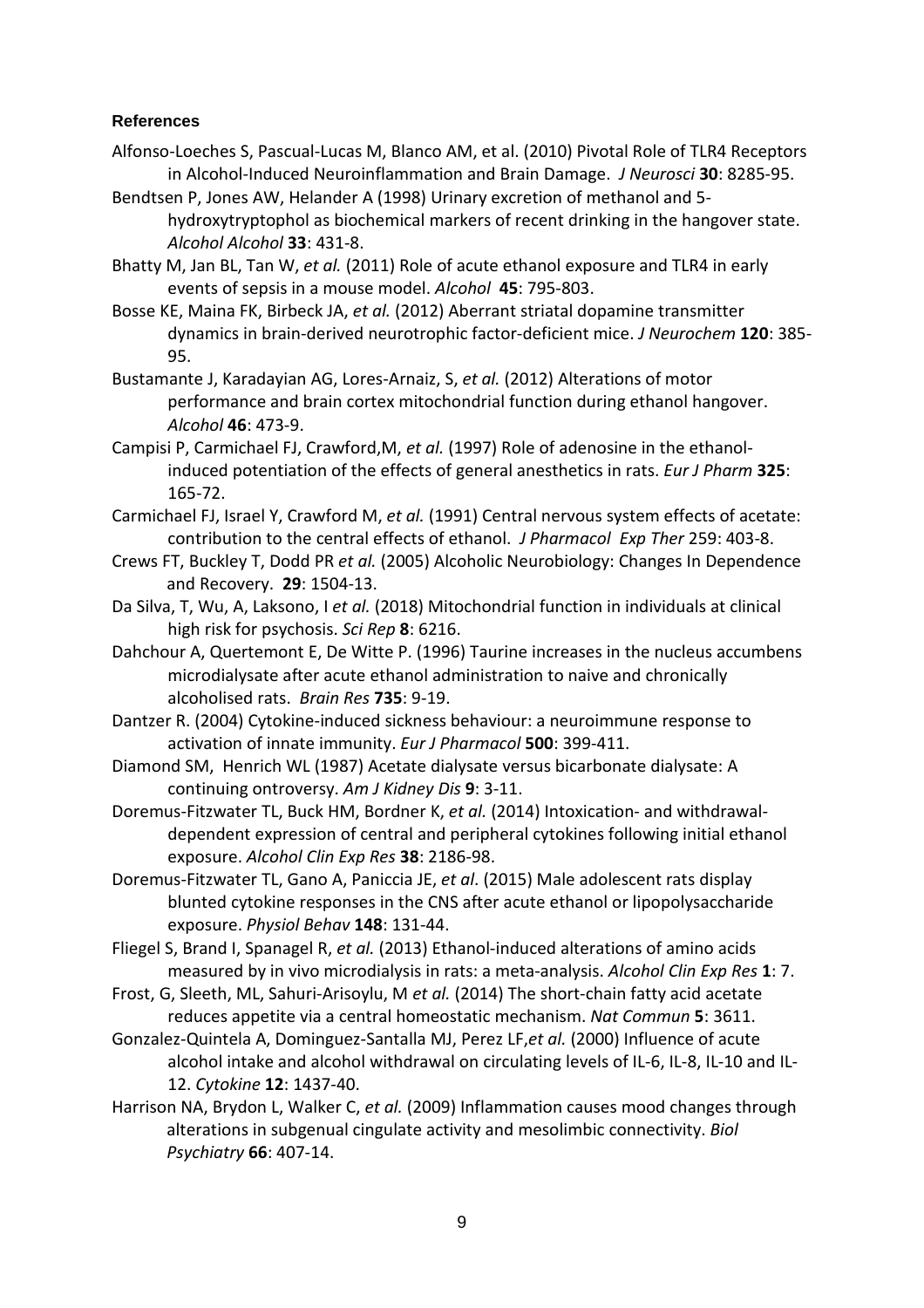- Howland J, J Rohsenow D, Edwards E. (2008) Are some drinkers resistant to hangover? A Literature Review*. [Curr Drug Abuse Rev .](https://www.ncbi.nlm.nih.gov/pubmed/19630704)* **1**:42-6 .
- Jayawardena R, Thejani T, Ranasinghe P, *et al.* (2017) Interventions for treatment and/or prevention of alcohol hangover: Systematic review. *Hum Psychopharmacol* **32**.
- Jung TW, Lee JY, Shim WS *et al.* (2006) Rosiglitazone relieves acute ethanol-induced hangover in Sprague-Dawley rats. *Alcohol Alcohol* **41**: 231-5.
- Karadayia AG, Bustamante J, Czerniczyniec A, et al. (2014) Effect of melatonin on motor performance and brain cortex mitochondrial function during ethanol hangover. *Neuroscience* **269**: 281-9.
- Karadayian, AG, Bustamante, J, Czerniczyniec, A, Lombardi, P, Cutrera, RA, Lores-Arnaiz, S (2015) Alcohol hangover induces mitochondrial dysfunction and free radical production in mouse cerebellum. *Neuroscience* **304**: 47-59.
- Karadayian AG, Malanga,G, Czerniczyniec A, *et al.* (2017) Free radical production and antioxidant status in brain cortex non-synaptic mitochondria and synaptosomes at alcohol hangover onset. *Free Radic Biol Med* **108**: 692-703.
- Kim DJ, Kim W, Yoon SJ *et al.* (2003a) Effects of alcohol hangover on cytokine production in healthy subjects. *Alcohol* **31**: 167-70.
- Knapp DJ, Whitman BA, Wills TA *et al.* (2011) Cytokine involvement in stress may depend on corticotrophin releasing factor to sensitize ethanol withdrawal anxiety. *Brain Behav Immun* **25 Suppl 1**: S146-S54.
- Kruisselbrink, LD, Bervoets, AC, de Klerk, S, van de Loo, A, Verster, JC (2017) Hangover resistance in a Canadian University student population. *Addict Behav Rep* **5**: 14-18.
- Kruisselbrink LD, Martin KL, Megeney M,*et al.* (2006) Physical and psychomotor functioning of females the morning after consuming low to moderate quantities of beer. *J Stud Alcohol* **67**: 416-20.
- Lenz KM, Nelson, LH (2018) Microglia and Beyond: Innate Immune Cells As Regulators of Brain Development and Behavioral Function. *Front Immunol* **9**: 698.
- Linkola J, Ylikahri R, Fyhrquist F, *et al.* (1978) Plasma vasopressin in ethanol intoxication and hangover. *Acta physiologica Scandinavica* **104**: 180-87.
- Mackus M, Kraneveld A, Brookhuis K, *et al.* (2018) Susceptibility to Alcohol Hangovers: The Association with Self-Reported Immune Status. *Int J Environ Res Public Health* **15**(6).
- Mackus, M, Van de Loo, AJ, Korte-Bouws, GA *et al.* (2017) Urine methanol concentration and alcohol hangover severity. *Alcohol* **59**: 37-41.
- Marshall SA, McClain JA, Kelso ML, et al. (2013) Microglial activation is not equivalent to neuroinflammation in alcohol-induced neurodegeneration:the importance of microglia phenotype. *Neurobiol Dis* **54**:239-51.
- Maxwell CR, Spangenberg RJ, Hoek JB, *et al.* (2010) Acetate causes alcohol hangover headache in rats. *PLoS One* **5**: e15963.
- Moos, WH, Faller, DV, Harpp, DN *et al.* (2016) Microbiota and Neurological Disorders: A Gut Feeling. *Biores Open Access* **5**: 137-45.
- Neupane SP, Skulberg A, Skulberg KR, *et al.* (2016) Cytokine Changes following Acute Ethanol Intoxication in Healthy Men: A Crossover Study. *Mediators Inflamm* 3758590.
- Penning R, McKinney A, Verster JC (2012) Alcohol hangover symptoms and their contribution to the overall hangover severity. *Alcohol Alcohol* **47**: 248-52.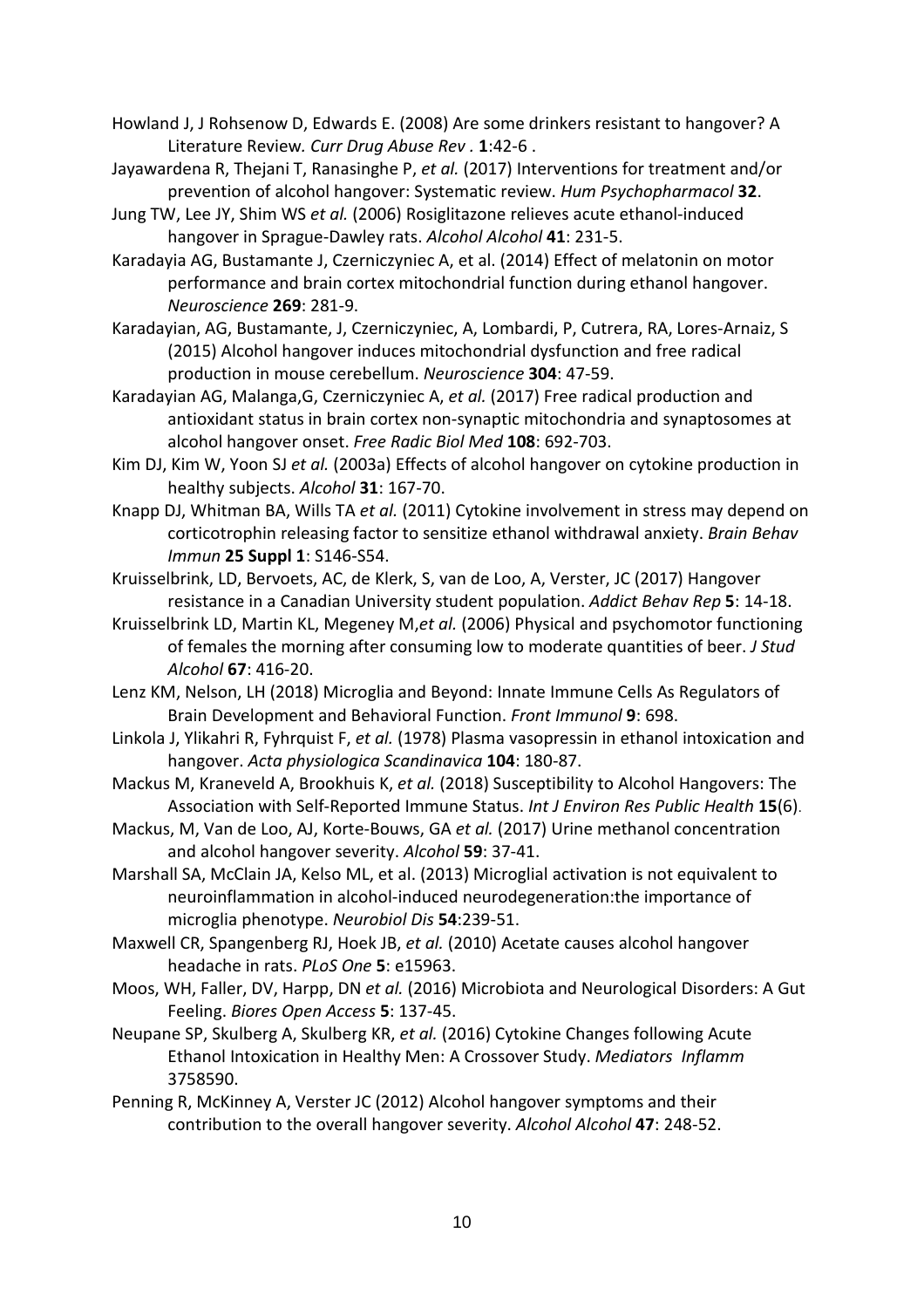- Penning, R, Munk, L, Fliervoet, LAL *et al.* (2010) Next day effects of excessive alcohol consumption and their relationship with the alcohol hangover *Alcohol Clin Exp Res* 34,54A 175
- Qin, L, He, J, Hanes, RN, Pluzarev, O, *et al.* (2008) Increased systemic and brain cytokine production and neuroinflammation by endotoxin following ethanol treatment. *J Neuroinflamm* **5**: 10.
- Quelch, DR, Mick, I, McGonigle, J *et al.* (2017) Nalmefene Reduces Reward Anticipation in Alcohol Dependence: An Experimental Functional Magnetic Resonance Imaging Study. *Biol Psychiatry* **81**: 941-48.
- Raasveld SJ, Hogewoning A, Van De Loo, A, *et al.* (2015) Cytokine concentrations after heavy alcohol consumption in people with and without a hangover, *Eur Neuropsychopharmacol*, **25**: S228 .
- Rohsenow DJ, Howland, J (2010) The role of beverage congeners in hangover and other residual effects of alcohol intoxication: a review. *Curr Drug Abuse Rev* **3**: 76-9.
- Rossetti ZL and Carboni SJ. (1995) Ethanol withdrawal is associated with increased extracellular glutamate in the rat striatum. *Eur J Pharmacol* **283**: 177-83.
- Sacks JJ, Gonzales KR, Bouchery EE, *et al.* (2015) 2010 National and State Costs of Excessive Alcohol Consumption. *Am J Prev Med* **49**: e73-e79.
- Slutske WS, Piasecki TM, Nathanson L, *et al.* (2014) Genetic influences on alcohol-related hangover. *Addiction* **109**: 2027-34.
- Tiwari V, Kuhad A, Chopra K (2009) Suppression of neuro-inflammatory signaling cascade by tocotrienol can prevent chronic alcohol-induced cognitive dysfunction in rats. *Behav Brain Res* **203**: 296-303.
- Tsukamoto S, Muto T, Nagoya T, *et al.* (1989) Determinations of ethanol, acetaldehyde and acetate in blood and urine during alcohol oxidation in man. *Alcohol Alcohol* **24**: 101- 8.
- Van de Loo, A, Mackus, M, Korte-Bouws, G, *et al.* (2017) Urine ethanol concentration and alcohol hangover severity. *Psychopharmacology (Berl)* **234**: 73-77.
- van de Loo AJAE, van Schrojenstein Lantman M, Mackus, M, *et al.* (2018) Impact of mental resilience and perceived immune functioning on the severity of alcohol hangover. *BMC Research Notes* **11**: 526.
- van Schrojenstein Lantman M, Mackus M, van de Loo A, *et al.* (2017) The impact of alcohol hangover symptoms on cognitive and physical functioning, and mood. *Hum Psychopharmacol* **32**.
- van Schrojenstein Lantma, M, van de Loo AJ, Mackus M, *et al*. (2016) Development of a definition for the alcohol hangover: Consumer descriptions and expert cconsensus. *Curr Drug Abuse Rev* **9**: 148-54.
- Verster J, Klerk S, Bervoets A, *et al.* (2014) Editorial: Can hangover immunity be really claimed? *Curr Drug Abuse Rev* **6**: 253-54.
- Walter TJ, Crews FT (2017) Microglial depletion alters the brain neuroimmune response to acute binge ethanol withdrawal. *J Neuroinflammation* **14**: 86.
- Ward RJ, Lallemand F, de Witte P (2009) Biochemical and neurotransmitter changes implicated in alcohol-induced brain damage in chronic or 'binge drinking' alcohol abuse. *Alcohol Alcohol* **44**: 128-35.
- Ward RJ, McPherson AJS, Chow C *et al.* (1994) Identification and characteri sation of alochol-induced flushing in Caucasian subjects. *Alcohol Alcohol* **29**: 433-38.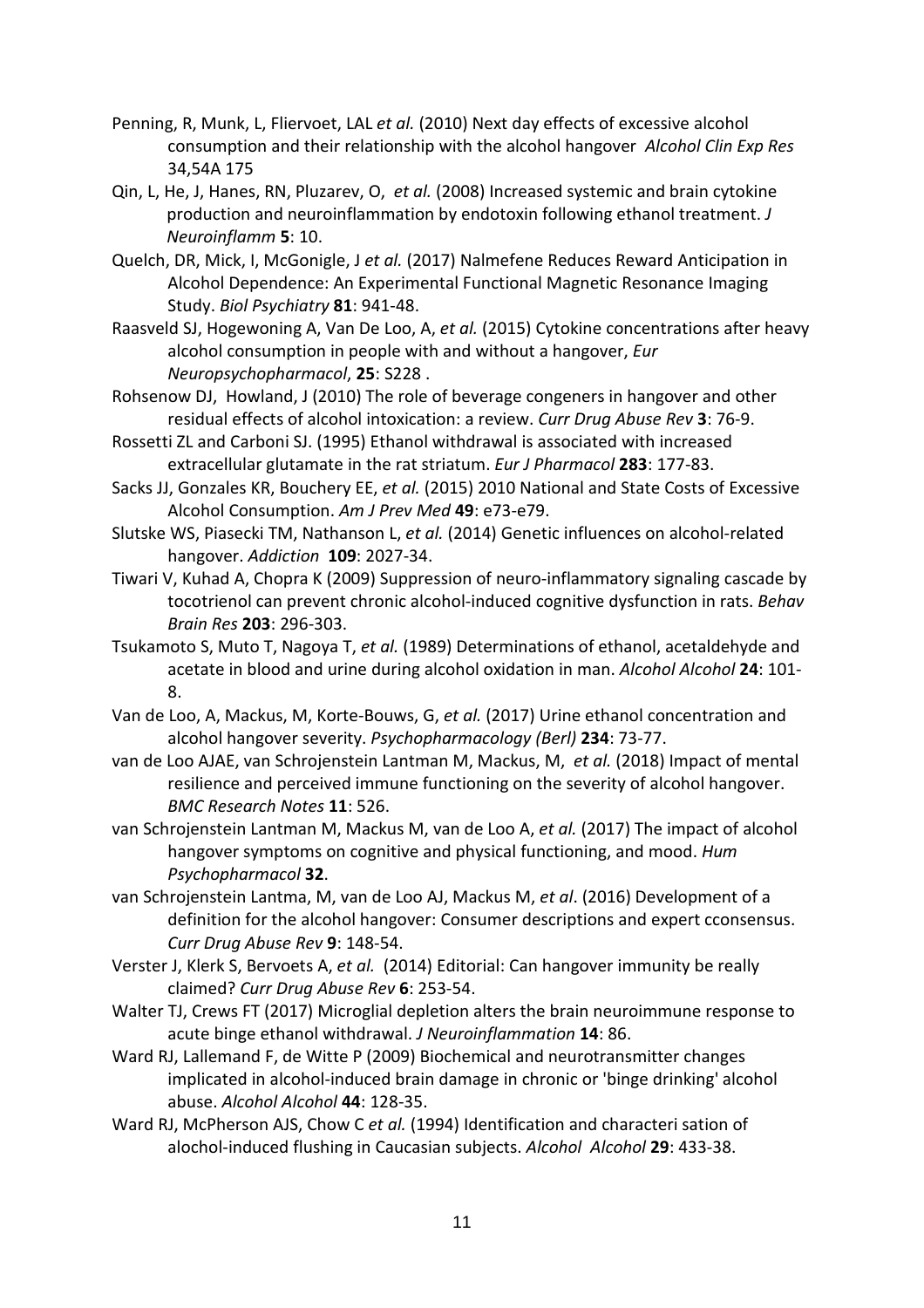- Ylikahri RH, Huttunen MO, Eriksson CJP, *et al.* (1974) Metabolic Studies on the Pathogenesis of Hangover. *Eur J Clin Invest* **4**: 93-100.
- Ylikahri RH, Leino T, Huttunen MO, *et al.* (1976) Effects of fructose and glucose on ethanolinduced metabolic changes and on the intensity of alcohol intoxication and hangover. *Eur J Clin Invest* **6**: 93-102.
- Ylikahri RH, Leino T, Huttunen MO, *et al.* (1976) Effects of fructose and glucose on ethanolinduced metabolic changes and on the intensity of alcohol intoxication and hangover. *Eur J Clin Invest* **6**: 93-102.
- Young-Sup, W, Su-Jung, Y, Hae-Kook L, *et al.* (2005) Concentration changes of methanol in blood samples during an experimentally induced alcohol hangover state. *Addiction Biol* **10**: 351-55.
- Zimatkin SM, Anichtchik O. (1999) Alcohol-histamine interactions. *Alcohol Alcohol* **34**: 141- 7.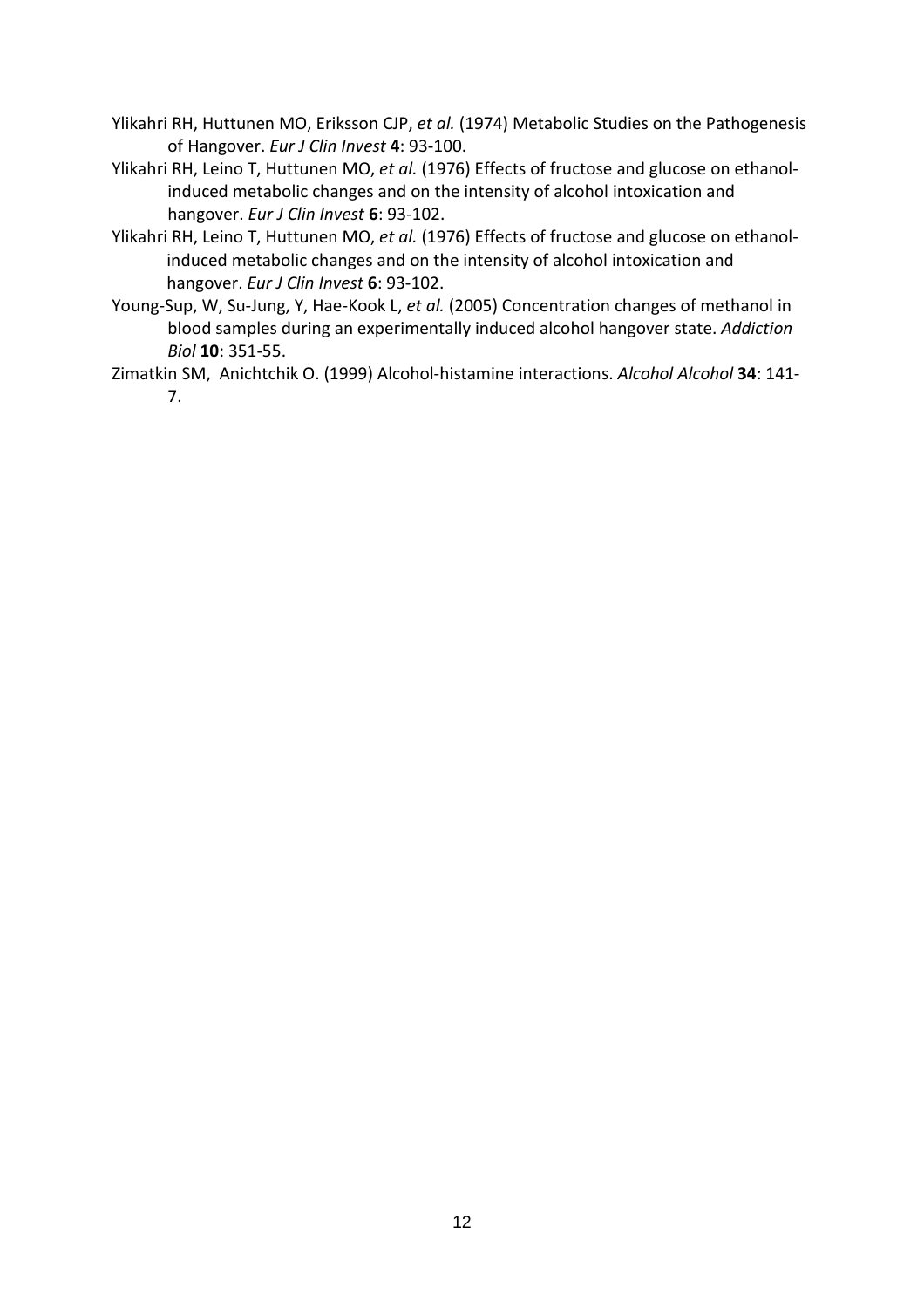*Table 1A. Factors influencing alcohol hangover.* factors that can contribute to hangover but are not solely responsible for hangover pathology.

| Factor                                       | <b>Factor effect</b> | <b>Reference</b>  | <b>Evidence</b>                             | <b>Associated</b> |
|----------------------------------------------|----------------------|-------------------|---------------------------------------------|-------------------|
|                                              |                      |                   |                                             | with              |
|                                              |                      |                   |                                             | hangover          |
|                                              |                      |                   |                                             | severity?         |
| <b>Dehydration</b>                           | Changing hormone     | (Linkola et al.,  | Vasopressin                                 | <b>YES</b>        |
| Dehydration can lead                         | levels               | 1978).            |                                             |                   |
| to thirst, dizziness,                        |                      |                   |                                             |                   |
| headaches and                                |                      | (Penning et al.,  | Vasopressin,                                | $\overline{NO}$   |
| concentration and                            |                      | 2010)             | Aldosterone, Cortisol,                      |                   |
| memory problems                              |                      |                   | Or Renin                                    |                   |
| these are also                               | Hypoglycaemia        | (Ylikahri et al., | <b>Blood Metabolites</b>                    | <b>NO</b>         |
| common hangover                              |                      | 1974).            | (Including Glucose)                         |                   |
| symptoms (van                                |                      | (Kruisselbrink et | <b>Blood Glucose</b>                        | <b>NO</b>         |
| Schrojenstein                                |                      | al., 2006).       | Concentration                               |                   |
| Lantman et al., 2017).                       |                      | (Ylikahri et al., | Supplementation of                          | <b>NO</b>         |
|                                              |                      | 1976)             | Glucose to reduce                           |                   |
|                                              |                      |                   | hangover                                    |                   |
|                                              | Changing electrolyte | Ylikahri et al.,  | Electrolytes (Na+, K+,                      | <b>NO</b>         |
|                                              | levels               | 1974)             | $Cl^-$ , $Ca^{++}$ , And Mg <sup>++</sup> ) |                   |
|                                              |                      |                   | acid-base status                            | <b>YES</b>        |
| Sleep disturbance                            | Alcohol disrupting   | Karadayian et     | Resynchronisation of                        | <b>YES</b>        |
| The most frequently                          | circadian rhythms    | al., 2014)        | circadian rhythms                           | (improved         |
| reported symptom of                          |                      |                   |                                             | recovery          |
| alcohol hangover was                         |                      |                   |                                             | time)             |
| drowsiness (Penning                          | Alcohol consumption  | Rohsenow et       | Sleep disruptions                           | YES (but, did     |
| et al., 2012).                               | was shown to impact  | al., 2010)        |                                             | not correlate     |
|                                              | the quality and      |                   |                                             | with cognitive    |
|                                              | quantity of sleep    |                   |                                             | performance)      |
|                                              | (Rohsenow et al.,    |                   |                                             |                   |
|                                              | 2010).               |                   |                                             |                   |
| <b>Genetic influence</b>                     | Genetic factors      | (Slutske et al.,  | Twin study survey                           | <b>YES</b>        |
| 8.1% of drinkers                             |                      | 2014).            | suggests that genetic                       |                   |
| reported to be                               |                      |                   | factors account for                         |                   |
| hangover resistant<br>even at high levels of |                      |                   | hangover:                                   |                   |
| consumption (BAC                             |                      |                   | Frequency (45% and                          |                   |
| >0.20%) (Verster et                          |                      |                   | 40% (men and women)                         |                   |
| al., 2014). Another                          |                      |                   |                                             |                   |
| study found that<br>above 0.8% the           |                      |                   | Resistance (43%)                            |                   |
| prevalence of                                |                      |                   | Susceptibility (24%                         |                   |
| hangover resistance                          |                      |                   | (and 16% (men and                           |                   |
| was about 5%                                 |                      |                   | women)                                      |                   |
| (Howland et al.,<br>2008)                    |                      |                   |                                             |                   |